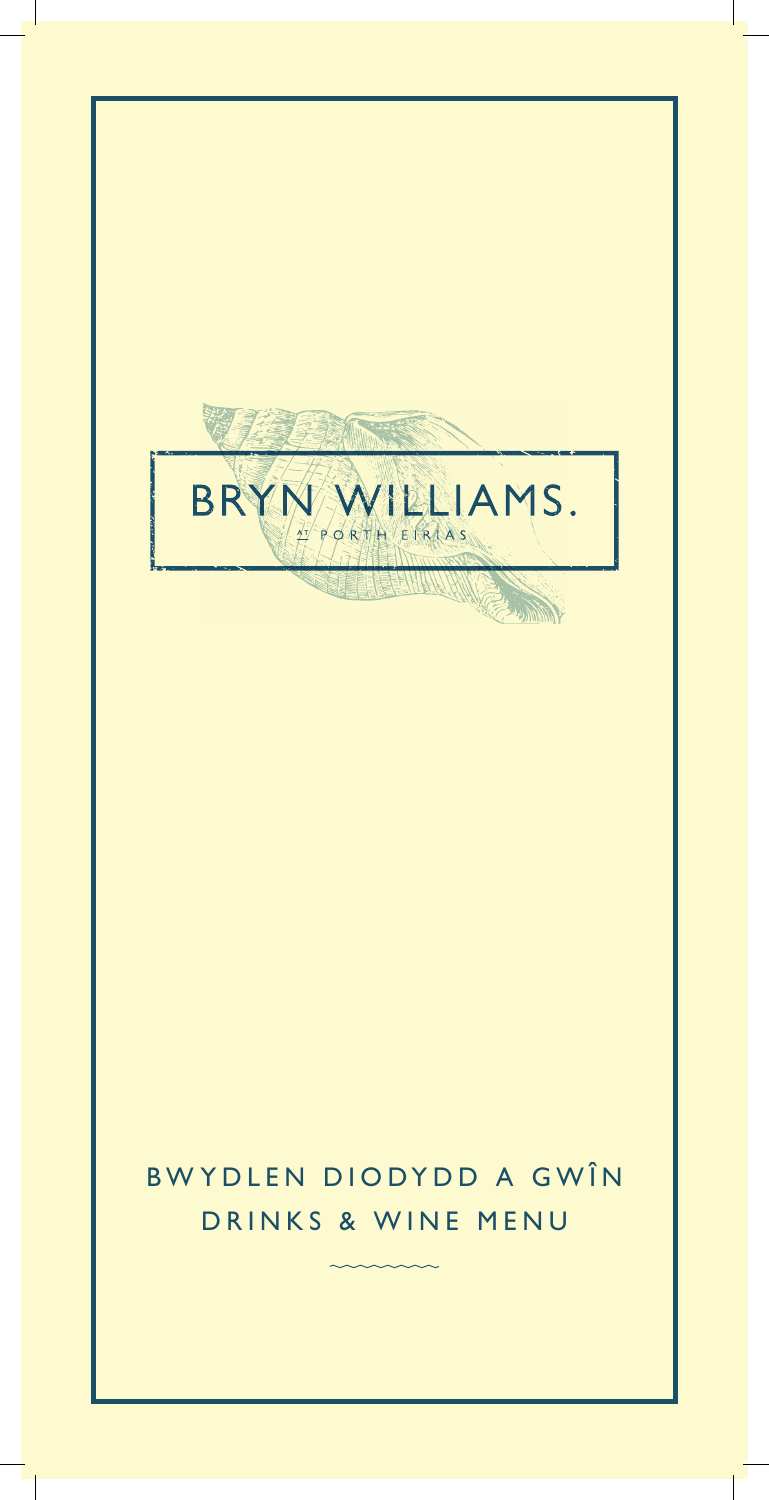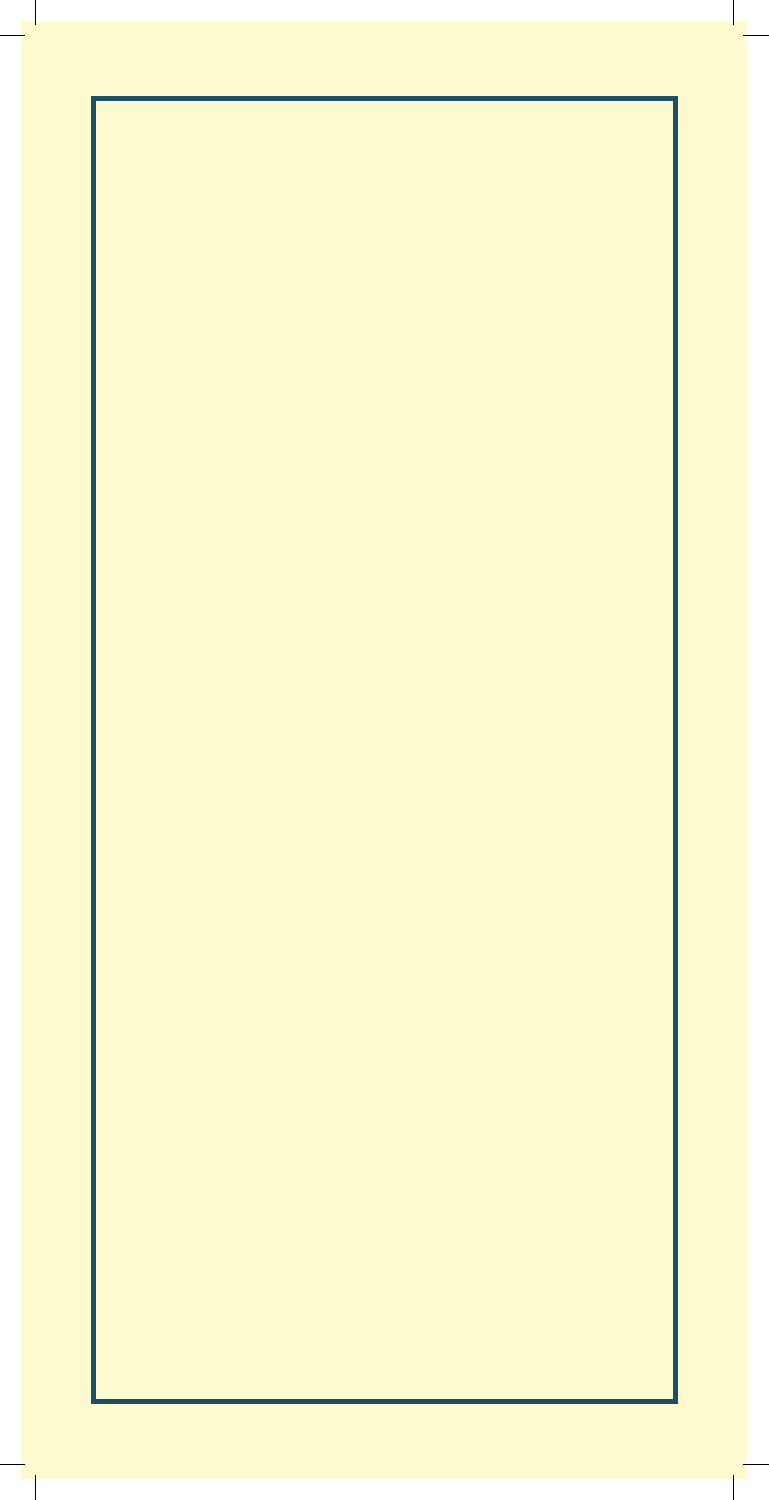| LOOSE LEAF TEAS                                       |      |
|-------------------------------------------------------|------|
| <b>PORTH EIRIAS BREAKFAST BLEND</b>                   | 3.00 |
| <b>EARL GREY</b>                                      | 3.20 |
| <b>SENCHA, GOJI BERRY &amp; POMEGRANATE GREEN TEA</b> | 3.20 |
| <b>FRUIT TEA</b>                                      | 3.20 |
| <b>FRESH MINT</b>                                     | 3.20 |
| <b>CAMOMILE</b>                                       | 3.20 |
|                                                       |      |

www.TE / TEA

## www COFFI / COFFEE www

| <b>SINGLE ESPRESSO</b>      | 2.20 |
|-----------------------------|------|
| <b>DOUBLE ESPRESSO</b>      | 2.70 |
| <b>MACCHIATO</b>            | 2.90 |
| <b>AMERICANO</b>            | 3.10 |
| <b>LATTE</b>                | 3.10 |
| <b>CAPPUCCINO</b>           | 3.10 |
| <b>FLAT WHITE</b>           | 3.10 |
| <b>MOCHA</b>                | 3.10 |
| <b>HOT CHOCOLATE</b>        | 3.30 |
| MILK ALTERNATIVES AVAILABLE |      |

| $\leadsto$ DIODYDD MEDDAL / SOFT DRINKS $\leadsto$ |
|----------------------------------------------------|
| 2.20                                               |
| 2.20                                               |
| 2.60                                               |
| 2.60                                               |
| 2.60                                               |
| 2.70                                               |
| 1.70                                               |
| 2.10                                               |
| 3.40                                               |
|                                                    |

| mmmmm SUDDION /  UICES mmmmm              |      |
|-------------------------------------------|------|
| <b>FROBISHERS ORANGE JUICE</b> (250ml)    | 3.20 |
| <b>FROBISHERS CRANBERRY JUICE</b> (250ml) | 3.20 |
| <b>FROBISHERS PINEAPPLE JUICE</b> (250ml) | 3.20 |
| <b>FROBISHERS TOMATO JUICE (250ml)</b>    | 3.20 |

## $\sim$  MOCTELS / MOCKTAILS  $\sim$

| <b>ENFYS</b> Pineapple Juice, Grenadine, Cranberry Juice                                     | 5.00 |
|----------------------------------------------------------------------------------------------|------|
| <b>NOJITO</b> Mint, Lime, Soda, Sugar Syrup                                                  | 5.00 |
| <b>RASPBERRY AND ELDERFLOWER NOIITO</b><br>Raspberries, Mint, Lime, Elderflower, Sugar Syrup | 5.00 |
| <b>VIRGIN MARY</b> Tomato Juice, Lemon, Tabasco, Seasoning                                   | 5.00 |
| PASSION FRUIT BELLI-NO Passion fruit, Elderflower                                            | 5.00 |
| <b>CRANBERRY SPICE</b> Cranberry Juice, Ginger Beer,<br>Cinnamon, Sugar Syrup, Lime          | 5.00 |
| <b>PASSIONLESS MARTINI</b> Passion Fruit Puree, Pineapple<br>Juice, Sugar Syrup, Elderflower | 5.00 |
| ESPESSO MARTI-NO Espresso, Milk, Vanilla Syrup                                               | 5.00 |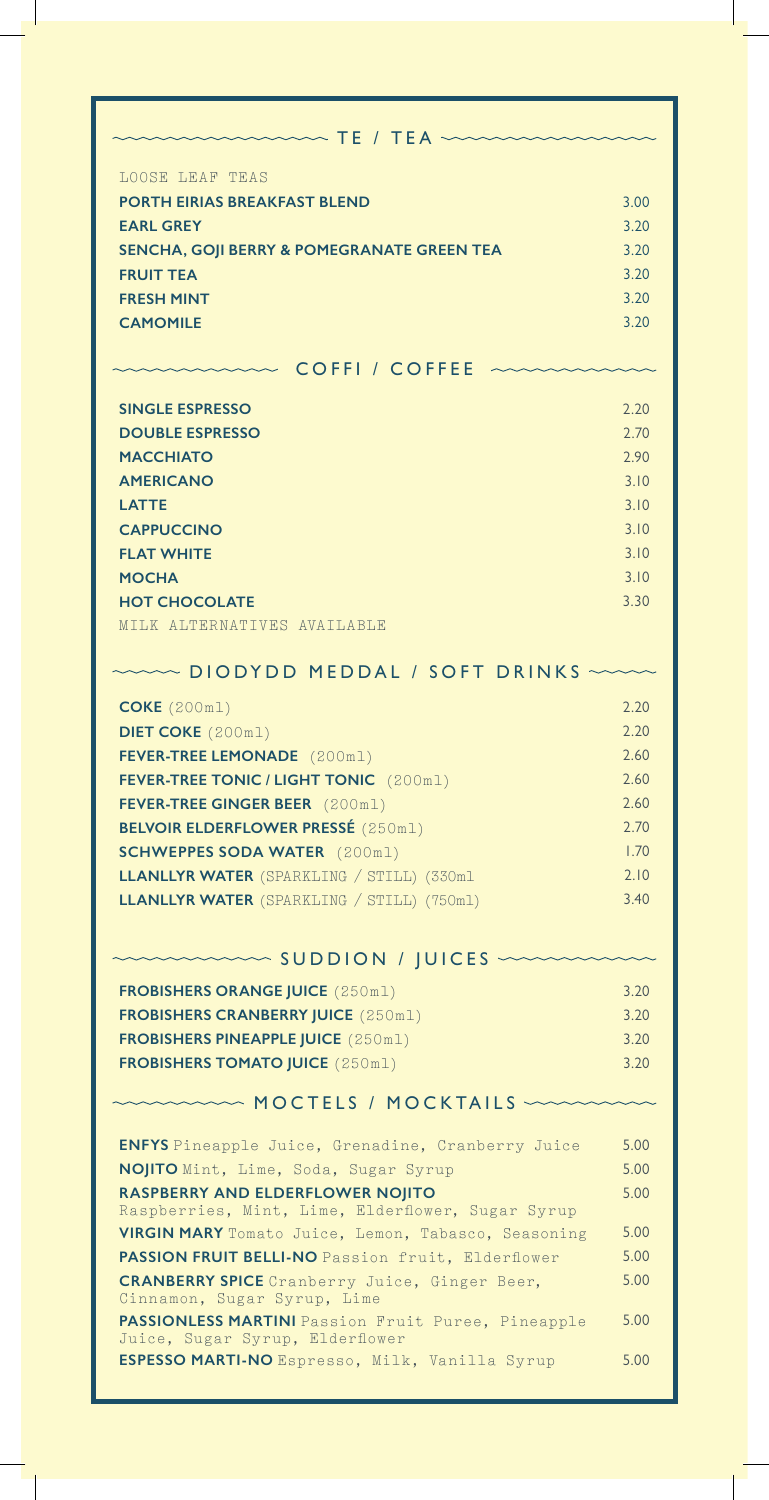| $\sim$ GWIN GWYN/WHITE WINE $\sim$                                                                                                                                                                                                                                                                           |           |
|--------------------------------------------------------------------------------------------------------------------------------------------------------------------------------------------------------------------------------------------------------------------------------------------------------------|-----------|
| <b>CHENIN BLANC, HUTTON RIDGE</b><br>RIEBEEK, SOUTH AFRICA (2020)<br>Pronounced ripe pineapple, passion fruit and melon aromas. A fruity dry start followed<br>by mixed tropical fruit flavours with a zesty acidity and a perky fresh finish. A light<br>bodied dry white wine with piquant fruit flavours. | 7.00 / 25 |
| <b>SAUVIGNON BLANC, RIVIERA</b><br><b>VIN DE FRANCE</b><br>Notes of gooseberries and tropical fruit with a refreshing finish, this Sauvignon<br>is bone-dry, all apple-pith and the shadow of the shaving of the zest of a grapefruit<br>and gooseberry on the palate. Deliciously refreshing!               | 7.50 / 27 |
| <b>CHARDONNAY, MILTON PARK</b><br>SOUTH AUSTRALIA (2020)<br>White peach, kiwi and nectarine and some subtle spice. Generosity of fruit matched<br>with fresh citrus notes.                                                                                                                                   | 8.00 / 30 |
| <b>ALBARINO, CARALLAN</b><br>RIAS BAIXAS, SPAIN (2020)<br>Aroma of pronounced intensity, varietal and marked complexity, floral notes of white<br>flower and magnolia that stand out over a mixture of fruits such as reinette apple, pear,<br>and mandarin.                                                 | 8.50 / 34 |
| PINOT GRIGIO, VIA ALBINI<br>VENETO, ITALY (2021)<br>The bouquet is unmistakably Pinot Grigio with hints of acacia flowers and lemon peel.<br>The palate is dry and light. A well balanced, enjoyable wine.                                                                                                   | 26        |
| <b>VIOGNIER, LE VERSANT</b><br>LANGUEDOC-ROUSILLON, FRANCE (2020)<br>Seductively perfumed, spicy and lush, with a sun-ripped peach fruit.                                                                                                                                                                    | 35        |
| PICPOUL DE PINET, DOMAINE DEL SOL<br>DELSOL, FRANCE (2020)<br>Fruity, slightly floral with apple and underlying citrus and lime flavours. A touch of<br>boiled sweets and pear drops then comes through, but is well-balanced with juicy,<br>citrus acidity.                                                 | 36        |
| <b>SAUVIGNON BLANC, ALLAN SCOTT ESTATE</b><br>MARLBOROUGH, NEW ZEALAND (2021)<br>Fresh and zesty with tropical fruit and herbaceous characters passionfruit<br>and a long drying finish make this a crisp refreshing wine.                                                                                   | 45        |
| <b>CHABLIS, DOMAINE DU COLOMBIER</b><br><b>BURGUNDY, FRANCE (2019)</b><br>Clear, bright and light. A dry, full bodied white, with aromas of ripe fruit. Giving a classic<br>chablis finish.                                                                                                                  | 55        |
| GWIN ROSÉ/ROSÉ WINE ~                                                                                                                                                                                                                                                                                        |           |
| LA SERENITE ROSE, CUVEE L'AME<br>SOUTH OF FRANCE (2020)<br>Lively yet silky with intense raspberry aromas, hints of crushed strawberries<br>and blackberry finish.                                                                                                                                           | 8.00 / 30 |

WINES ARE PRICED FOR A 75CL BOTTLE / 175ML GLASS 125ML GLASS / 250ML GLASS ARE ALSO AVAILABLE

 $\overline{\phantom{a}}_1$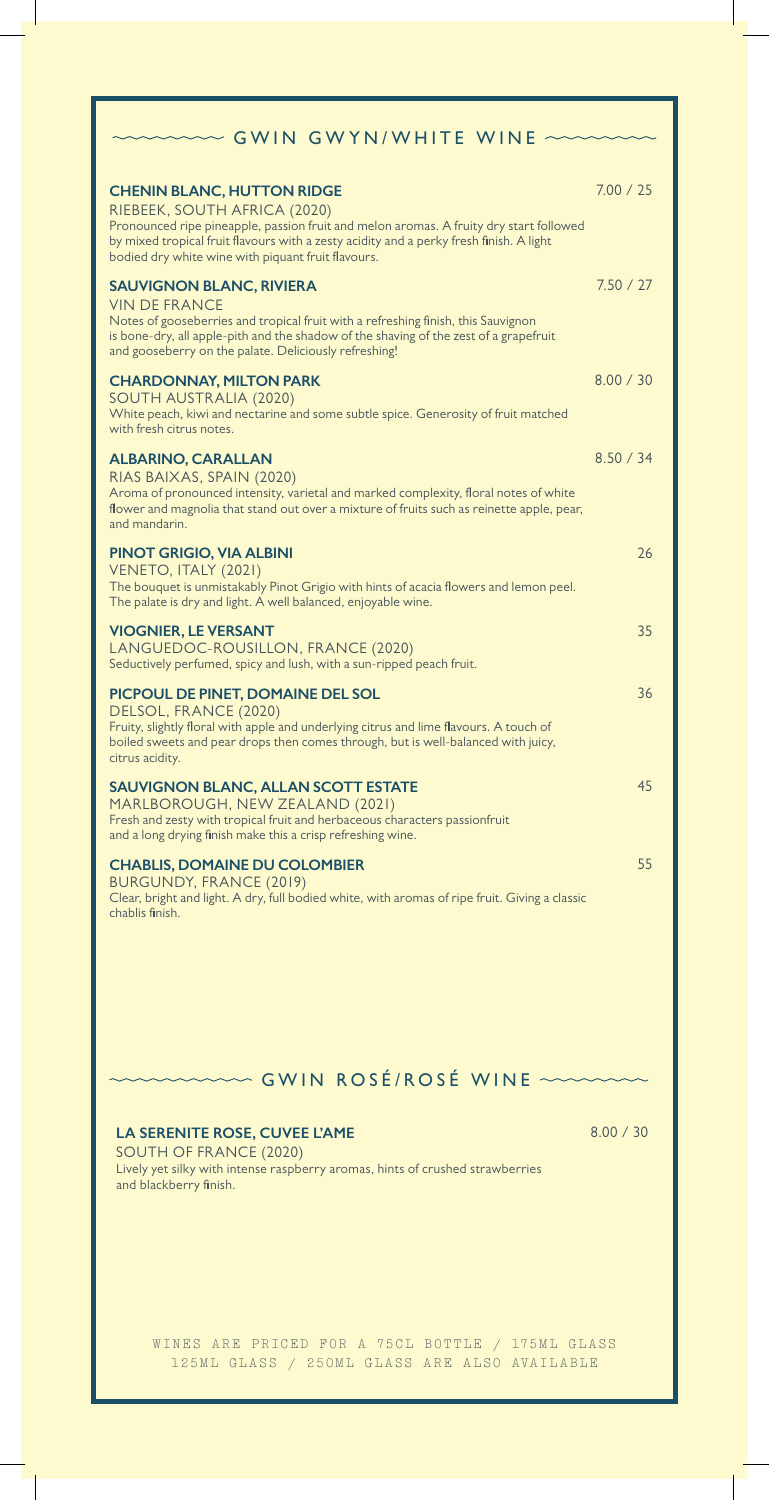| $\sim$ GWIN COCH/RED WINE $\sim$                                                                                                                                                                                                                                                                                  |                     |
|-------------------------------------------------------------------------------------------------------------------------------------------------------------------------------------------------------------------------------------------------------------------------------------------------------------------|---------------------|
| <b>SANGIOVESE, LA CASADA</b><br>TOSCANA, ITALY (2020)<br>A light and fruity Sangiovese. A classic tart, cherry nose with underlying sweet<br>spice. Good acidity and length.                                                                                                                                      | 7.00 / 25           |
| <b>MALBEC, FAMILIA GASCON</b><br>MENDOZA, ARGENTINA (2020)<br>A fruit forward Malbec with aromas of fresh plums, blueberries, and cherries.<br>Its subtle contact with oak delivers notes of vanilla and cocoa.                                                                                                   | 9.00 / 33           |
| <b>MERLOT, RIVIERA</b><br><b>VIN DE FRANCE (2020)</b><br>Well-rounded with expressive red fruit aroma, hints of plums & violets<br>and gentle tannins.                                                                                                                                                            | 7.50 / 26           |
| PINOT NOIR RESERVA, LUNAKA<br>ACONCAGUA, CHILE (2020)<br>On the nose its intense attack of fresh berry fruit and strong cassis character<br>is married with elegant oak aromas. The palette is full bodied, with a balancing<br>acidity. Flavours are consistent with the aromatic profile.                       | 29                  |
| <b>SHIRAZ, MILTON PARK</b><br>SOUTH AUSTRALIA (2018)<br>Berry fruits, with hints of dark chocolate and spice. The palate is medium bodied<br>with intense plummy fruit.                                                                                                                                           | 32                  |
| RIOJA RESERVA, MC EXCELLENS<br>SPAIN (2016)<br>A wonderfully complex palate, with dense black fruit, and sweet spices flavours<br>On the nose a blend of toasted wood, vanilla and hints of spice, combined<br>with notes of stewed black fruit. Round, pleasant, with soft tannins. Lengthy<br>and round finish. | 50                  |
|                                                                                                                                                                                                                                                                                                                   |                     |
| <b>GWIN PERFRIOG A SIAMPEN /</b><br>SPARKLING WINE & CHAMPAGNE                                                                                                                                                                                                                                                    |                     |
| PROSECCO, LA SCARPETTA<br><b>ITALY (2018)</b><br>Vibrant green apple aromas with notes of acacia flowers, zesty pear hints<br>and juicy lemon finish.                                                                                                                                                             | 8.00 / 33           |
| <b>PALMER &amp; CO BRUT RESERVE NV</b><br>CHAMPAGNE, FRANCE (2020)<br>Top-notce Champagne from one of the best kept secrets in the region. A very<br>elegent way to celebrate anything you want.                                                                                                                  | 60                  |
| <b>PALMER &amp; CO ROSE RESERVA NV</b><br><b>CHAMPAGNE, FRANCE</b><br>Elegant, fresh & inviting with bright ripe fruit and brioche softness.                                                                                                                                                                      | 65                  |
| $\sim$ GWIN MELYS / DESSERT WINE $\sim$                                                                                                                                                                                                                                                                           |                     |
| <b>CHATEAU LOUPIAC, GAUDIET LOUPIAC</b><br>BORDEAUX, FRANCE (2017)<br>Deep gold in colour, with an intense nose showing notes of pineapple, quince<br>and a touch of minerality. The palate is balanced and refreshing, with a long,<br>elegant finish.                                                           | $7.00$ (100ml) / 23 |

WINES ARE PRICED FOR A 75CL BOTTLE / 175ML GLASS 125ML GLASS / 250ML GLASS ARE ALSO AVAILABLE

 $\overline{\phantom{a}}_1$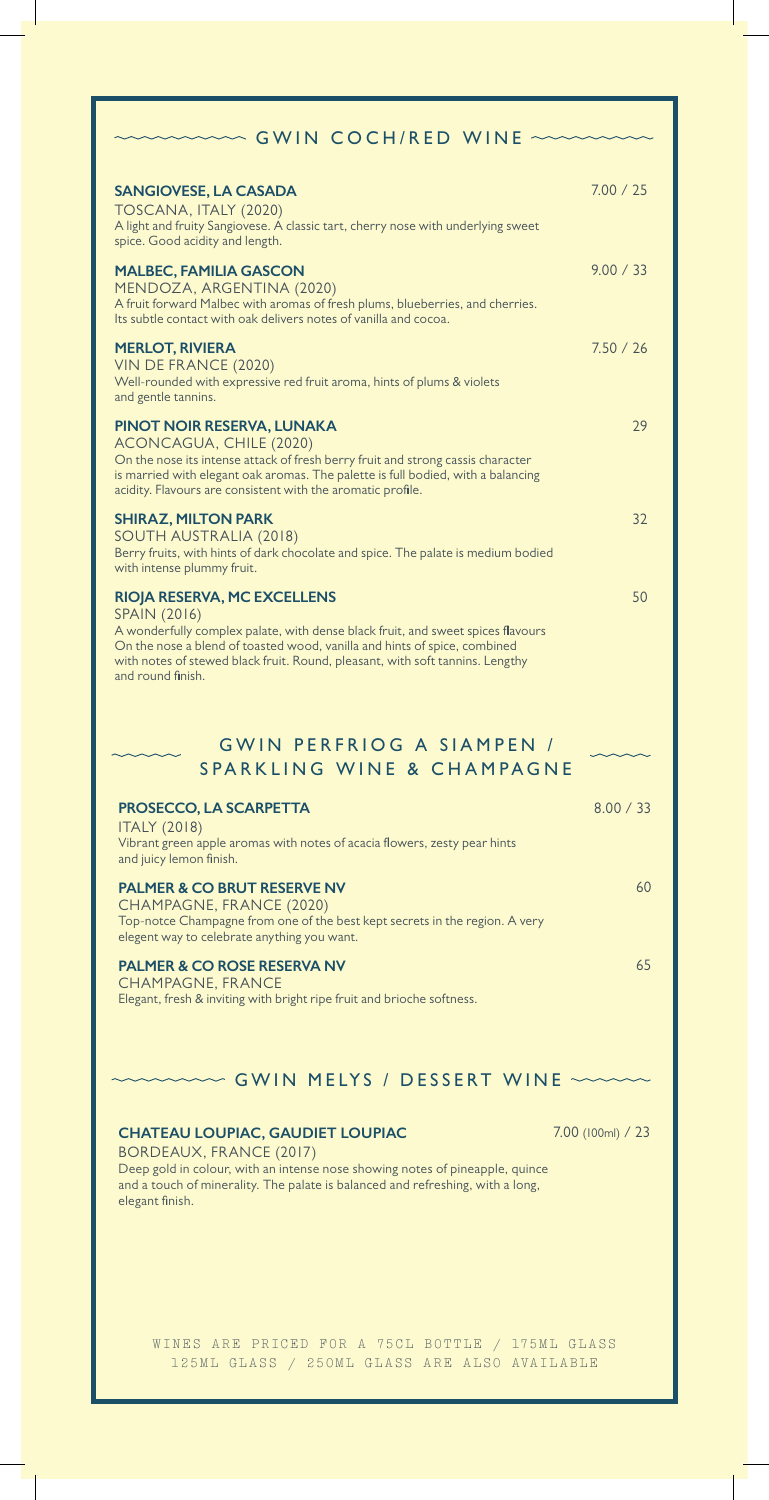| $\rightsquigarrow$ CWRW A SÊIDR / BEER AND CIDER $\rightsquigarrow$ |      |
|---------------------------------------------------------------------|------|
| <b>SNOWDON CRAFT LAGER</b><br>(4.7%) (500ML)                        | 4.50 |
| <b>SNOWDON CRAFT BITTER</b><br>$(4.5\%)$ (500ML)                    | 4.50 |
| <b>SNOWDON CRAFT IPA</b><br>(4%) (500ML)                            | 4.50 |
| <b>GWYNT Y DDRAIG ORCHARD GOLD CIDER</b><br>$(4.9\%)$ (500ML)       | 4.50 |
| <b>GWYNT Y DDRAIG AUTUMN MAGIC CIDER</b><br>(4%) (500ML)            | 4.50 |
| <b>NON-ALCHOHOLIC LAGER</b><br>$(0\%)$ $(330ML)$                    | 4.20 |

## $\sim$  GWIRODYDD / SPIRITS  $\sim$

| GTN                                              | 25ml |
|--------------------------------------------------|------|
| <b>ABER FALLS DRY GIN (41.3%)</b>                | 3.70 |
| <b>BRECON SPECIAL RESERVE GIN (40%)</b>          | 3.40 |
| <b>TANNERS SLOE GIN LIQUEUR (27%)</b>            | 3.40 |
| <b>ABER FALLS RHUBARB &amp; GINGER (41.3%)</b>   | 3.70 |
| <b>ABER FALLS ORANGE &amp; MARMALADE</b> (41.3%) | 3.70 |
| <b>HENDRICK'S GIN (41.4%)</b>                    | 4.10 |
| <b>VODKA</b>                                     | 25ml |
| <b>BRECON V VODKA (40%)</b>                      | 3.40 |
| <b>BELVEDERE</b> (40%)                           | 4.50 |
| <b>RUM</b>                                       | 25ml |
| <b>BACARDI WHITE RUM (37.5%)</b>                 | 3.20 |
| <b>KRAKEN BLACK SPICED RUM (40%)</b>             | 3.50 |
| <b>SAILOR JERRY FINE OLD BARBADOS RUM (40%)</b>  | 3.70 |
| WHISKY / BOURBON                                 | 25ml |
| <b>MAKER'S MARK</b> (45%)                        | 3.20 |
| <b>WILD TURKEY 101, KENTUCKY BOURBON (50.5%)</b> | 4.20 |
| <b>PENDERYN WELSH MADEIRA SINGLE MALT</b> (46%)  | 4.40 |
| <b>JAMESON'S IRISH WHISKEY (40%)</b>             | 4.20 |
| LAPHROAIG 16 YEAR OLD, ISLAY SINGLE MALT (43%)   | 5.70 |
| COGNAC / BRANDY                                  | 25ml |
| <b>HENNESSY VS COGNAC (40%)</b>                  | 4.00 |
| <b>ARMAGNAC XO (40%)</b>                         | 4.50 |
| H BY HINE VSOP (40%)                             | 5.50 |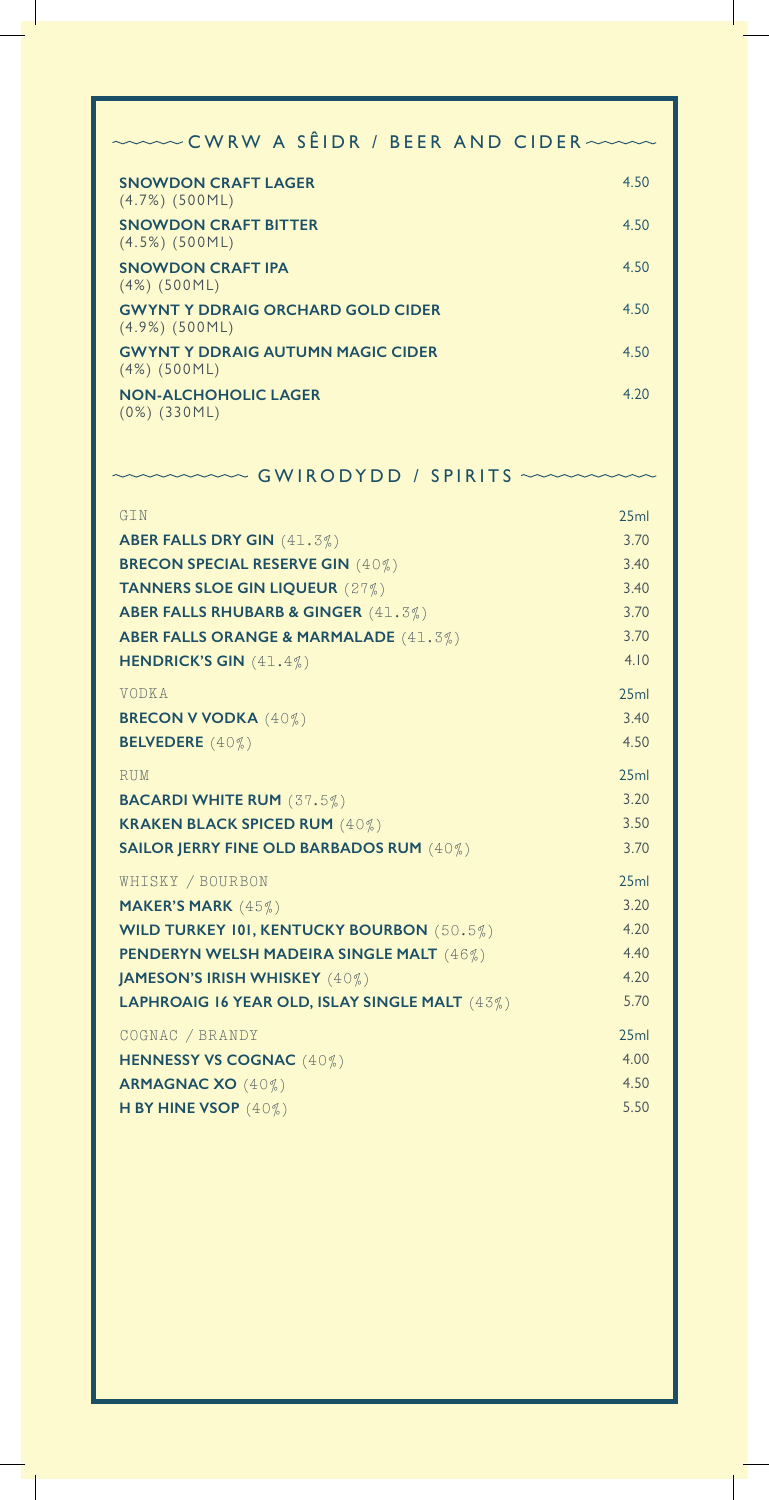| $\sim$ DIGESTIFS $\sim$ $\sim$                                                                           |      |
|----------------------------------------------------------------------------------------------------------|------|
|                                                                                                          |      |
| <b>JOSE CUERVO ESPECIAL GOLD TEQUILA (38%)</b>                                                           | 3.75 |
| TIO PEPE SHERRY PALOMINO FINO (50ml)                                                                     | 3.00 |
| <b>DISORONNO AMARETTO</b> (28%)(25ml)                                                                    | 3.50 |
| COINTREAU $(40\%)$ $(25m1)$                                                                              | 3.70 |
| <b>TANNERS PORT</b> (20%)(50ml)                                                                          | 4.95 |
| <b>PENDERYN MERLYN WELSH CREAM LIQUOR (17%)(50m1)</b>                                                    | 5.50 |
| <b>PENDERYN COFFI CYMRAEG</b>                                                                            | 6.50 |
| <b>HENNESEY VS COGNAC COFFEE</b>                                                                         | 6.50 |
| <b>MERLYN WELSH CREAM LIQUOR LATTE</b>                                                                   | 6.50 |
| $\rightsquigarrow$ COCTELS / COCKTAILS $\rightsquigarrow$                                                |      |
| <b>PASSION FRUIT BELLINI</b><br>PASSOA, PASSION FRUIT, PROSECCO                                          | 9.00 |
| <b>CLASSIC MOJITO</b><br>RUM, SODA, LIME, MINT                                                           | 9.00 |
| <b>RASPBERRY &amp; ELDERFLOWER MOJITO</b><br>RUM, RASPBERRY, ELDERFLOWER, LIME, MINT                     | 9.00 |
| <b>RASPBERRY &amp; LIME DAQUIRI</b><br>RUM, RASPBERRIES, LIME, LEMONADE                                  | 9.00 |
| <b>BLOODY MARY</b><br>VODKA, LEMON, TOMATO JUICE, TABASCO, SEASONINGS                                    | 9.00 |
| <b>PASSION FRUIT MARTINI</b><br>VANILLA VODKA, PASSOA, PINEAPPLE JUICE,<br>PASSION FRUIT PUREE, PROSECCO | 9.00 |
| <b>COSMOPOLITAN</b><br>VODKA, COINTREAU, CRANBERRY, LIME                                                 | 9.00 |
| <b>WHISKY SOUR</b><br>WHISKY, EGG WHITE, SUGAR SYRUP, LEMON,<br>ANGOSTURA BITTERS                        | 9.00 |
| <b>SLOE GIN FIZZ</b><br>SLOE GIN, LEMON, LEMONADE                                                        | 9.00 |
| <b>ESPRESSO MARTINI</b><br>VANILLA VODKA, KAHLUA, DOUBLE ESPRESSO,<br><b>SUGAR SYRUP</b>                 | 9.00 |